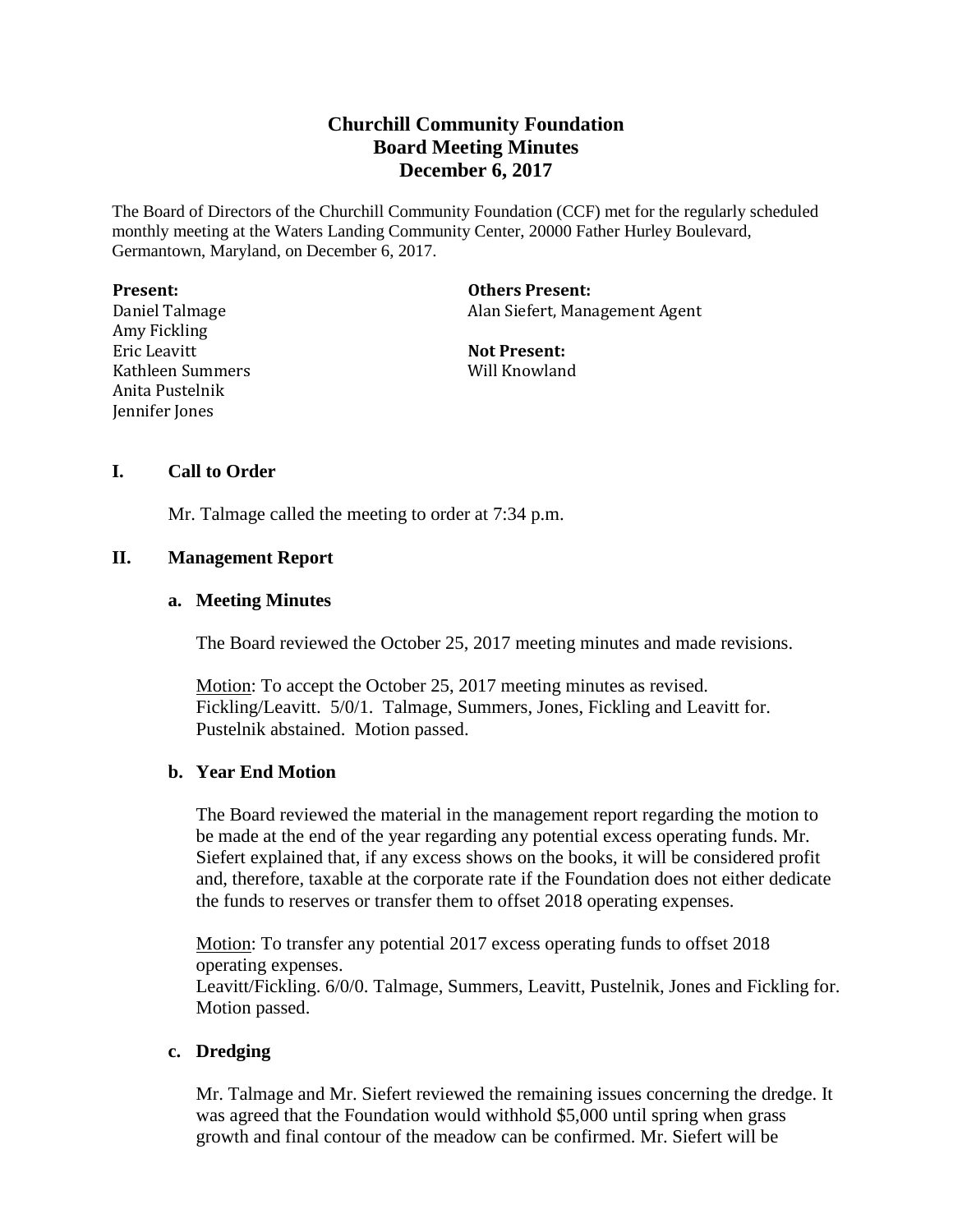working with the permitting authorities to get refundable permit fees and the cash bond be returned.

### **d. Debris Removal**

As previously discussed, Gardener's has been asked to remove logs, limbs and other natural debris that has been brought to the surface as a result of the dredge operation at the weir.

#### **e. Espirit Stream Restoration**

Mr. Siefert walked the stream and took photographs as did Gabby from CPJ. Both also walked the property together with Liz from SHA. The SHA representative determined that the stream in its current condition seems to be well qualified for restoration by SHA. The matter is to be presented to the decision making body by the end of December. This will be an issue of discussion at the January meeting. Mr. Siefert indicated that the SHA representative stated that there were many options and possibilities available for who would do the work and how the funding would be handled.

### **f. Tree Installation**

All the trees have been installed except the four large trees that the Foundation obtained directly from a nursery. The trees should be installed once the leaves are off. Two will go along the Amethyst Stream; the other two will go in the area between the path and the lake on the Waters Landing side.

#### **g. Amethyst Stream**

Mr. Siefert advised that the final walk through of the stream project took place today. He was joined by Gabby from CPJ and Luke form Angler Construction. The only items outstanding were the straightening and stabilization of five new trees that were leaning, the removal of the debris gathered at the curb drain and removal of concrete on the bank above the upper bridge.

Gabby produced a success story flyer regarding the Amethyst Stream. Mr. Siefert made some corrections and additions and the document is now ready for distribution. It will first go to The Potomac Conservancy and The Department of Natural Resources so they, in turn, can promote their grant and partnership with us and the grant itself.

### **h. 2018 Budget**

Mr. Siefert confirmed that he had issued the official notice of the approved 2018 budget to all sub-association representatives. The mailing included the announcement of the increase to the monthly assessment and to the assessment ceiling.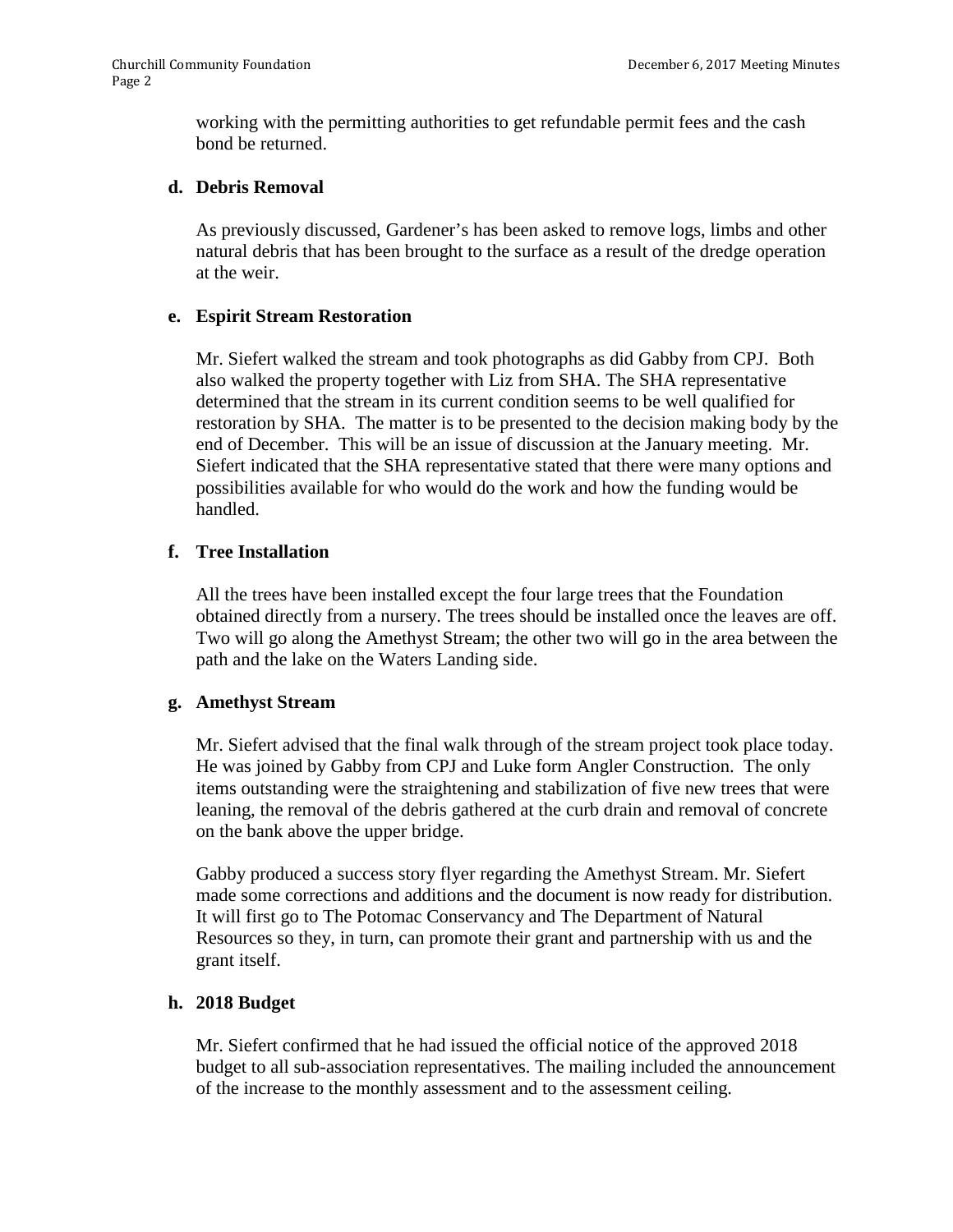## **i. Financials**

The Board reviewed the financials for the month ending October 31, 2017.

# **j. Operating Checklist/Pending Projects**

The Board reviewed the operating checklist and pending projects with Mr. Siefert.

### **III. Old Business**

### **IV. New Business**

### **a. Wildlife Boxes**

Mr. Talmage brought up the possibility of the Foundation purchasing and installing bird, bat and/or owl boxes for specific areas around the lake. There was general interest in this project by other Board members in attendance. These should be installed by the end of February to be ready for mating season.

# **V. Next Meeting**

The next meeting of the Board of Directors for the Churchill Community Foundation will be Wednesday, January 31, 2018 at 7:30 p.m. at the Waters Landing Community Center.

# **VI. Adjournment**

The regular meeting adjourned at 8:44 p.m.